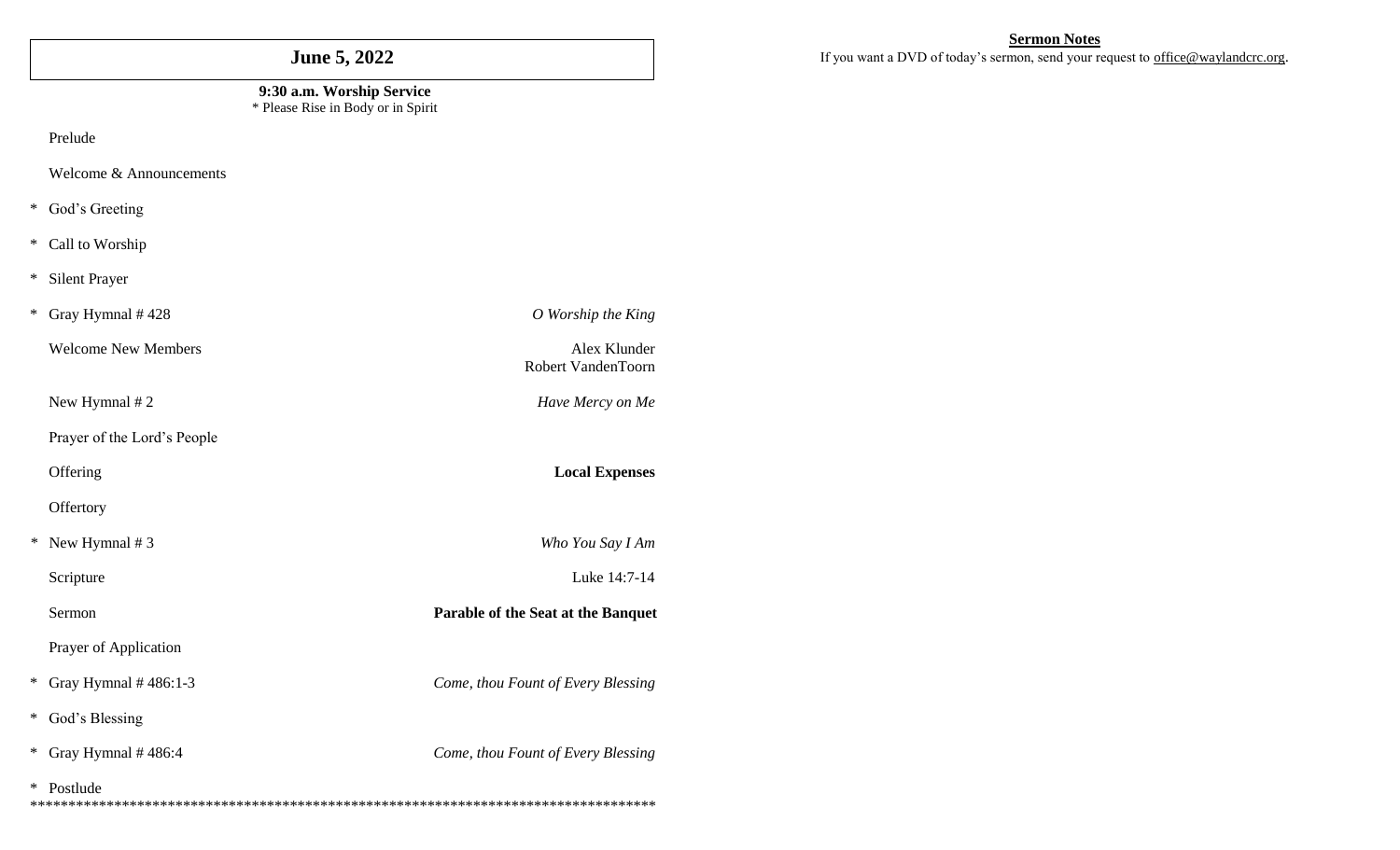*Wayland Christian Reformed Church* **This morning we are welcoming new members Alex Klunder & Robert VandenToorn. If you are interested in becoming a member, please contact the church office or a council member. Please stay for coffee & fellowship following the service.** 

#### *Today*

**Thank you to Jerry Zandstra** and the praise team for leading us in worship this morning.

**Tonight at 5pm, Pastor Zandstra will lead a discussion** on the Seven Deadly Sins which are Pride, Envy, Anger, Sloth, Avarice, Gluttony, and Lust. This will be an interactive and personal discussion. We will talk about what these sins are, where they come from, and why they lead to destructive patterns in our lives. We will also contemplate how we can overcome them. Anyone high school age and above is invited to attend.

*Congregational Meeting* **Our Annual Congregational Meeting was on Monday, May 23.** We nominated Mike Grassmid & Tom Reurink as Elders. We nominated Mike Verburg as a Deacon. The 2022-23 proposed budget was approved. The options for the use of the parsonage were discussed and the congregation voted for option two: family center.

*From the Youth Group* **Post-High Mentor Needed:** If you are interested in being a post-graduation mentor for our only high school graduate this year (Emmitt Bird), please contact Jodi Johnson. We try to provide mentors for all graduates for a 2-year period following high school graduation to walk alongside the graduate, providing encouragement and accountability.

#### *Wedding Showers/Money Aprons*

We have 3 young people (couples) that were married in 2021. We have 1 (couple) that just got married recently and 1 that is getting married soon. They did not get a grocery shower. We are **going to have a money apron** for them. This entails giving the couple(s) a gift of money instead of groceries. **There are gift bags and a card for each couple,** in the back of the church, by the nursery. Please sign the card when you put your gift in the bag. We will have the gift bags out for 3 Sunday's. The last Sunday will be June 5.

**Alex & Kendra (Sterk) Klunder Quinn & Gillian Grassmid Brendan & Erika Oosterheert Ryan & Rylee (DeHaan) Haveman Dylan & Kennedy Brink**

*CRC Communications* **Synodical Service of Prayer and Praise** - All area CRC members are invited to join the delegates in worship at the Synodical Service of Prayer and Praise on Sunday evening, June 12, 2022, at 5:00 p.m. in the University Chapel, Calvin University, 1835 Knollcrest Circle SE, Grand Rapids, Michigan. Rev. Dirk M. vanEyk, pastor at Encounter Church CRC, will deliver the message.